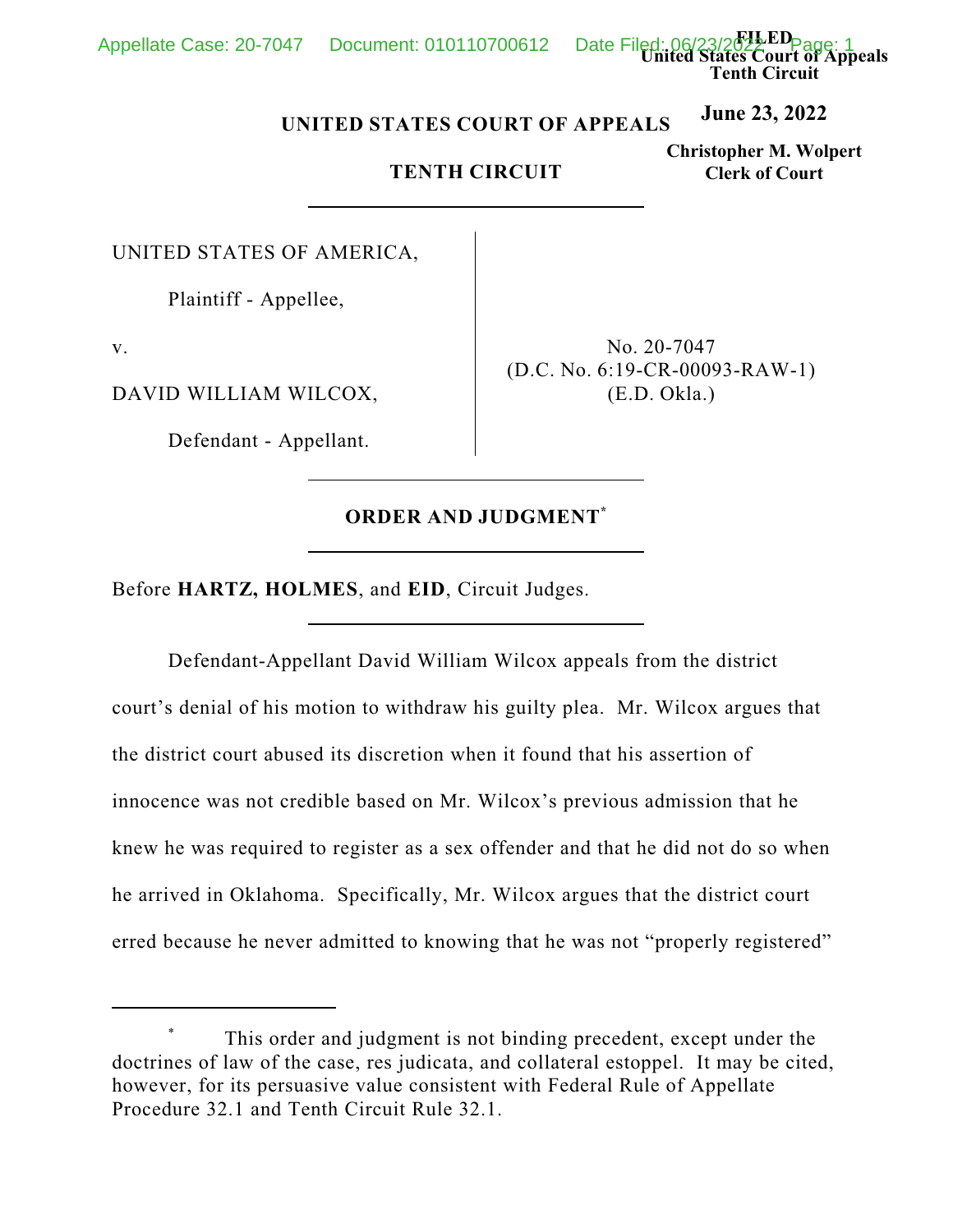at the time of the offense. Exercising jurisdiction under 28 U.S.C. § 1291, and for the reasons that follow, we **affirm**.

## **I**

In 2014, Mr. Wilcox was convicted of a sex offense in North Dakota state court. This required him to register as a sex offender under both state and federal law. After his release from prison for the sex crime, Mr. Wilcox remained in North Dakota. While there, he complied with the sex-offender registration requirements. This included acknowledging that he was required to register with local law enforcement within three days of entering another city, county, or state where he intended to reside.

In September 2018, Mr. Wilcox told North Dakota law enforcement that he intended to move to Muskogee, Oklahoma, with "an intended activation date of September 21, 2018." R., Vol. III, ¶ 8 at 2 (Presentence Investigation Report, dated May 19, 2020) [hereinafter "PSR"]. Mr. Wilcox last updated his registration in North Dakota on September 19, 2018. In the same registration form, he again acknowledged that he was required to register with law enforcement within three days of entering a new jurisdiction or every three days if he became homeless.

Mr. Wilcox never registered as a sex offender in Oklahoma. On September 16, 2019, he was arrested. He told the police that "he had not made contact with any law enforcement after arriving in Oklahoma and was under the impression

2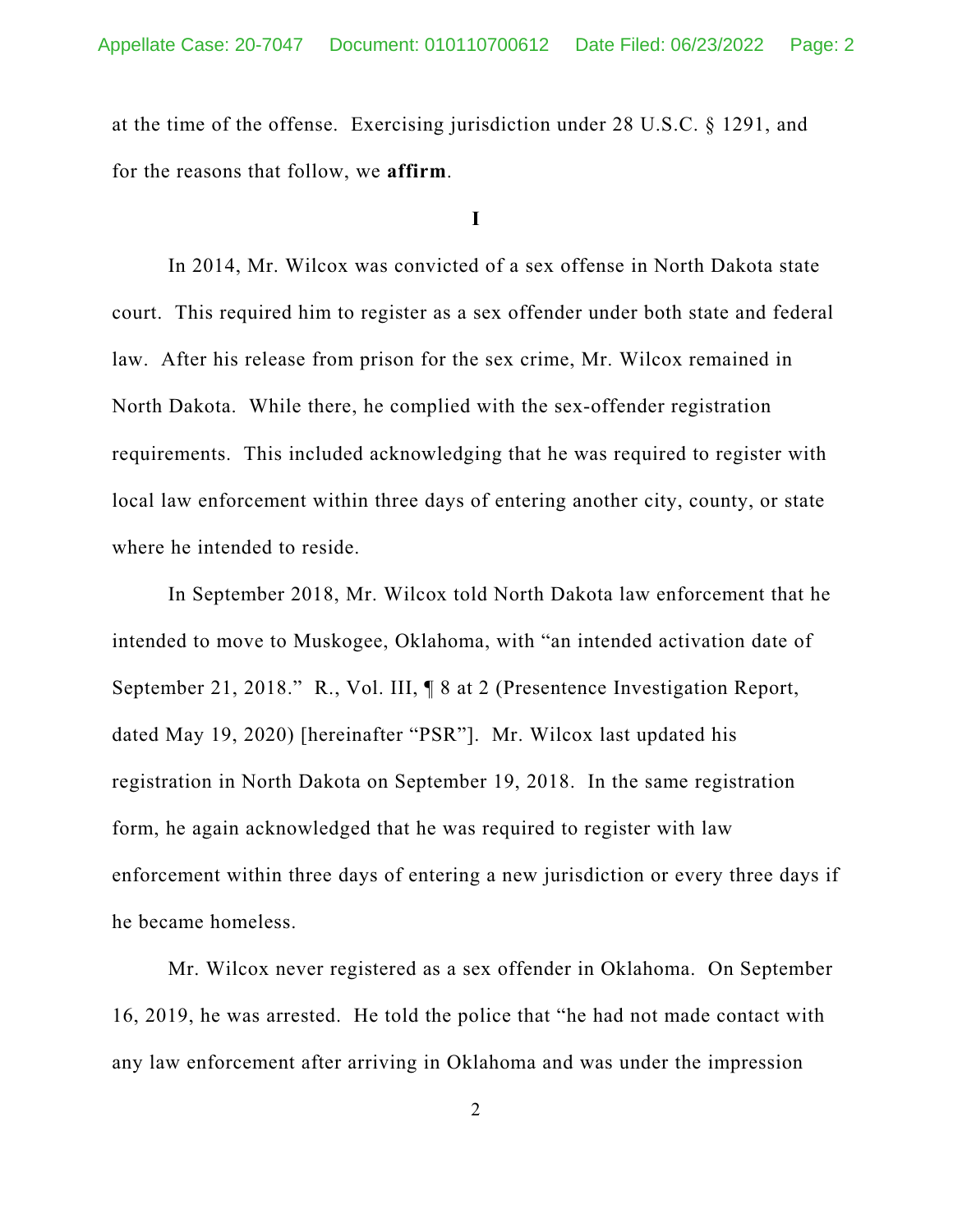that once he left North Dakota he did not have to register as a sex offender." *Id.* ¶ 10 at 2.

Mr. Wilcox was charged with traveling "in interstate commerce and knowingly fail[ing] to register and update his registration" from October 21, 2018, to September 16, 2019, as required by the Sex Offender Registration and Notification Act ("SORNA") in violation of 18 U.S.C. § 2250(a). R., Vol. I, at 9 (Indictment, filed Dec. 11, 2019). A few months after being charged, Mr. Wilcox notified the court that he intended to plead guilty.

After conducting the advisements required by Federal Rule of Criminal Procedure 11 at the change of plea hearing, the court<sup>1</sup> asked Mr. Wilcox whether his attorney had discussed with him the "essential elements of the charge" and whether he understood them. R., Vol. II, at 21 (Change of Plea Hr'g Tr., dated Mar. 4, 2020). Mr. Wilcox answered "yes" to both inquiries. *Id.* The court then told Mr. Wilcox to explain "what [he] did or how did [he] commit the acts in connection with the charge made against [him]." *Id.* at 21–22. Mr. Wilcox explained:

> I had been convicted of a felony offense in the state of North Dakota, which required me to register as a sex offender. Between October the 18th and September 16th of 2019, I was required to register as a sex offender. I moved to the state of Oklahoma where I am required to register as a sex offender.

<sup>&</sup>lt;sup>1</sup> With consent, a magistrate judge presided over Mr. Wilcox's change of plea hearing.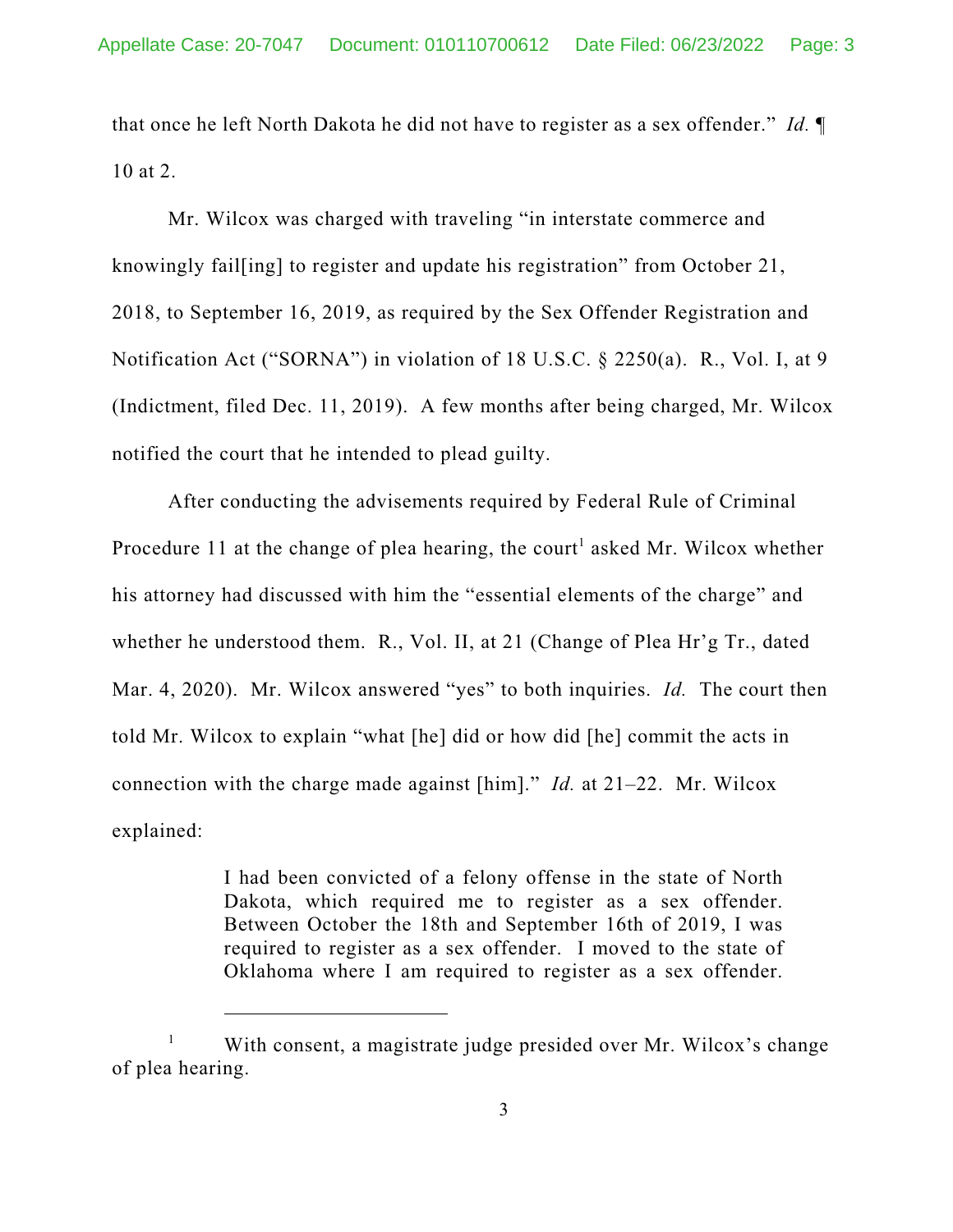While in Oklahoma, I failed to update my registration information with local law enforcement.

*Id.* at 22. The court asked "what dates were [you] involved in that?" *Id.* Mr. Wilcox responded, "October 21st of 2018 and September the 16th of 2019"—i.e., the date range for the offense charged in the indictment. *Id.* The court then asked if Mr. Wilcox's statement constituted all of the elements of the underlying offense, and the prosecutor answered, "yes." *Id.* The court accepted Mr. Wilcox's guilty plea.

About seven weeks after entering his guilty plea, Mr. Wilcox told the court in a pro se letter that he found the registration requirements "confusing" and "had to rely on the officials" at the police department in North Dakota to explain them to him. R., Vol. I, at 26 (Second Pro Se Letter, filed Apr. 24, 2020). In the same letter, Mr. Wilcox said an officer in North Dakota told him that "everything was tak[en] care of" in Oklahoma, and once he got to Oklahoma, he would have to update his registration once a year. *Id*. at 26–27. Mr. Wilcox stated that—based on that advice about the purported one-year registration requirement—at the time of his arrest, he "still thought [that] [he] had a month to update [his] registr[ation]" because he arrived in Oklahoma "on October 28, 2018." *Id.* at 27. In this regard, Mr. Wilcox proclaimed that he "truly did not believe [he] was breaking any laws." *Id.*

4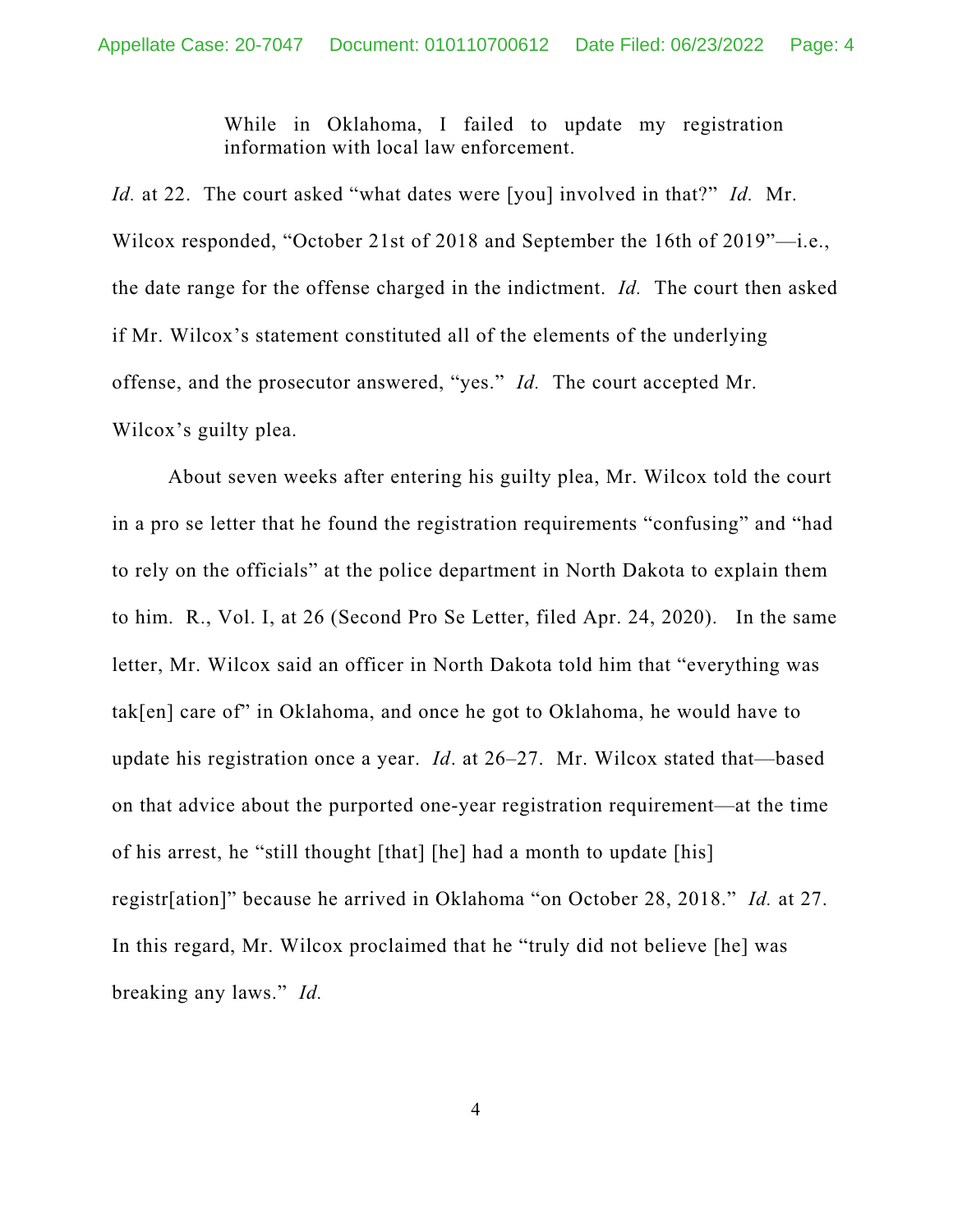Three months later, Mr. Wilcox's attorney withdrew, and the court appointed new counsel. Shortly after being appointed, the new counsel filed a motion to withdraw Mr. Wilcox's guilty plea. The motion focused on Mr. Wilcox's assertion of innocence. Specifically, Mr. Wilcox argued that "he thought he was properly registered in Oklahoma," and, therefore, "Defendant is making a good faith assertion of his innocence." *Id.* at 40 (Def.'s Mot. to Withdraw[] Plea of Guilty and Br. in Supp., filed July 24, 2020).

At the sentencing hearing, the court considered Mr. Wilcox's motion to withdraw his guilty plea. After hearing from both parties, the court denied the motion to withdraw the guilty plea. The court noted that "at the plea hearing, the defendant said under oath that he knew about the registration requirement and while in Oklahoma [Mr. Wilcox] failed to update [his] registration information with local law enforcement, which belies his statement now that he thought he was registered." R., Vol. II, at 31 (Mot. and Sentencing Hr'g Tr., dated Aug. 5, 2020).

After denying the motion to withdraw the guilty plea, the court asked the parties whether they had any objections to the PSR. There being none, the court accepted it as the factual basis for the court's sentence. The court sentenced Mr. Wilcox to a term of 33 months' imprisonment. Mr. Wilcox appeals.

5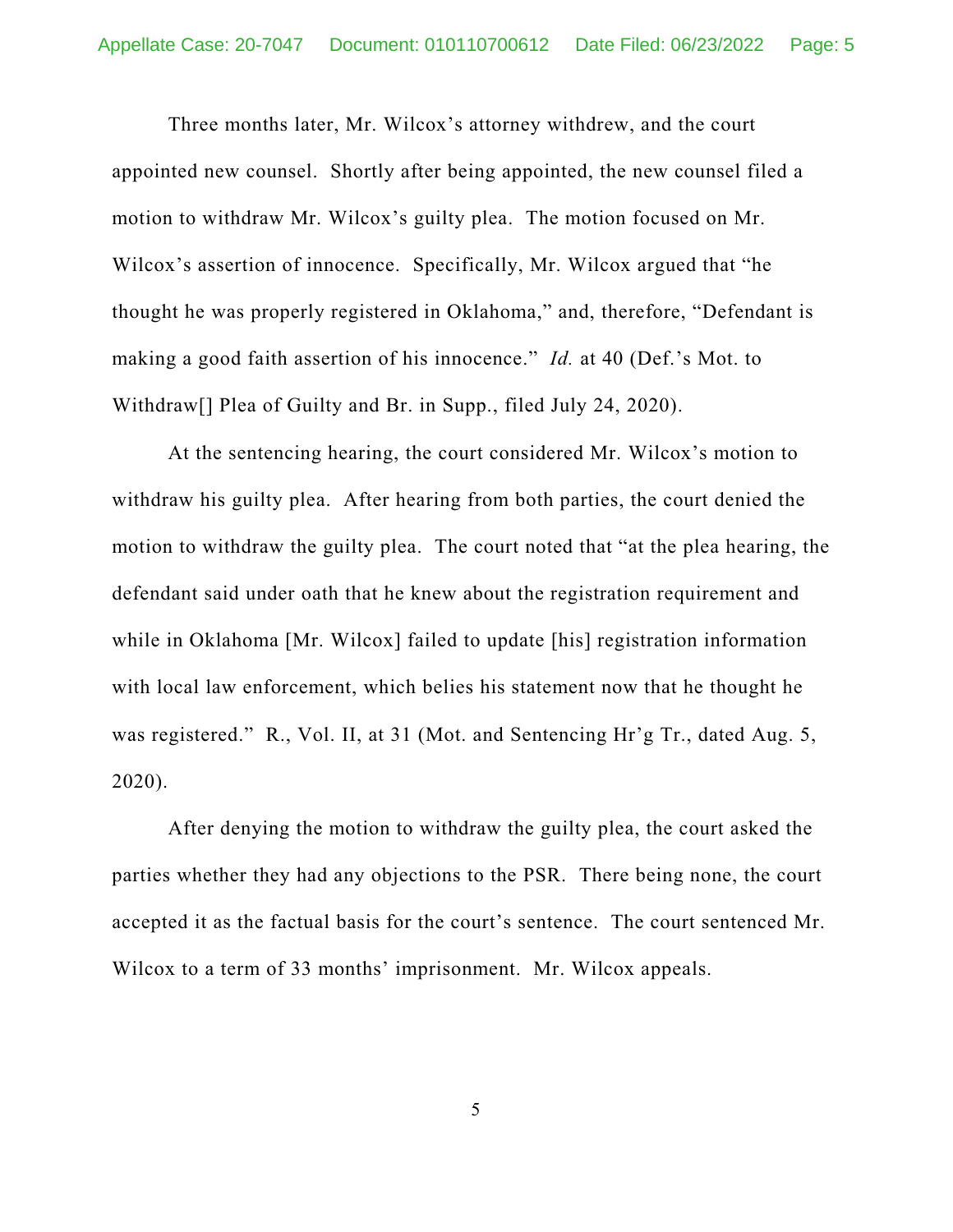**II**

"Defendants do not have an absolute right to withdraw a guilty plea." *United States v. Siedlik*, 231 F.3d 744, 748 (10th Cir. 2000). After a court has accepted a guilty plea, but before it has imposed a sentence, a defendant may withdraw his plea by showing "a fair and just reason for requesting the withdrawal." FED. R. CRIM. P.  $11(d)(2)(B)$ . It is the defendant's burden to establish "a fair and just reason for requesting the withdrawal." *United States v. Hamilton*, 510 F.3d 1209, 1214 (10th Cir. 2007) (quoting FED. R. CRIM. P.  $11(d)(2)(B))$ ). This is because "[w]ere withdrawal automatic in every case ..., the guilty plea would become a mere gesture, a temporary and meaningless formality . . . . In fact, however, a guilty plea is no such trifle, but a 'grave and solemn act,' which is 'accepted only with care and discernment.'" *United States v. Hyde*, 520 U.S. 670, 677 (1997) (quoting FED. R. CRIM. P. 32, advisory committee note to 1983 amendment). Therefore, a defendant "is not entitled to withdraw his plea simply because he possesses a non-frivolous defense theory; rather, on appeal, he must show that the district court 'acted unjustly or unfairly.'" *United States v. Garcia*, 577 F.3d 1271, 1274 (10th Cir. 2009) (quoting *Hamilton*, 510 F.3d at 1214).

"We have identified some considerations that can help illuminate whether a particular request qualifies . . . ." *United States v. Soto*, 660 F.3d 1264, 1267 (10th Cir. 2011). Specifically, to determine whether a defendant has met his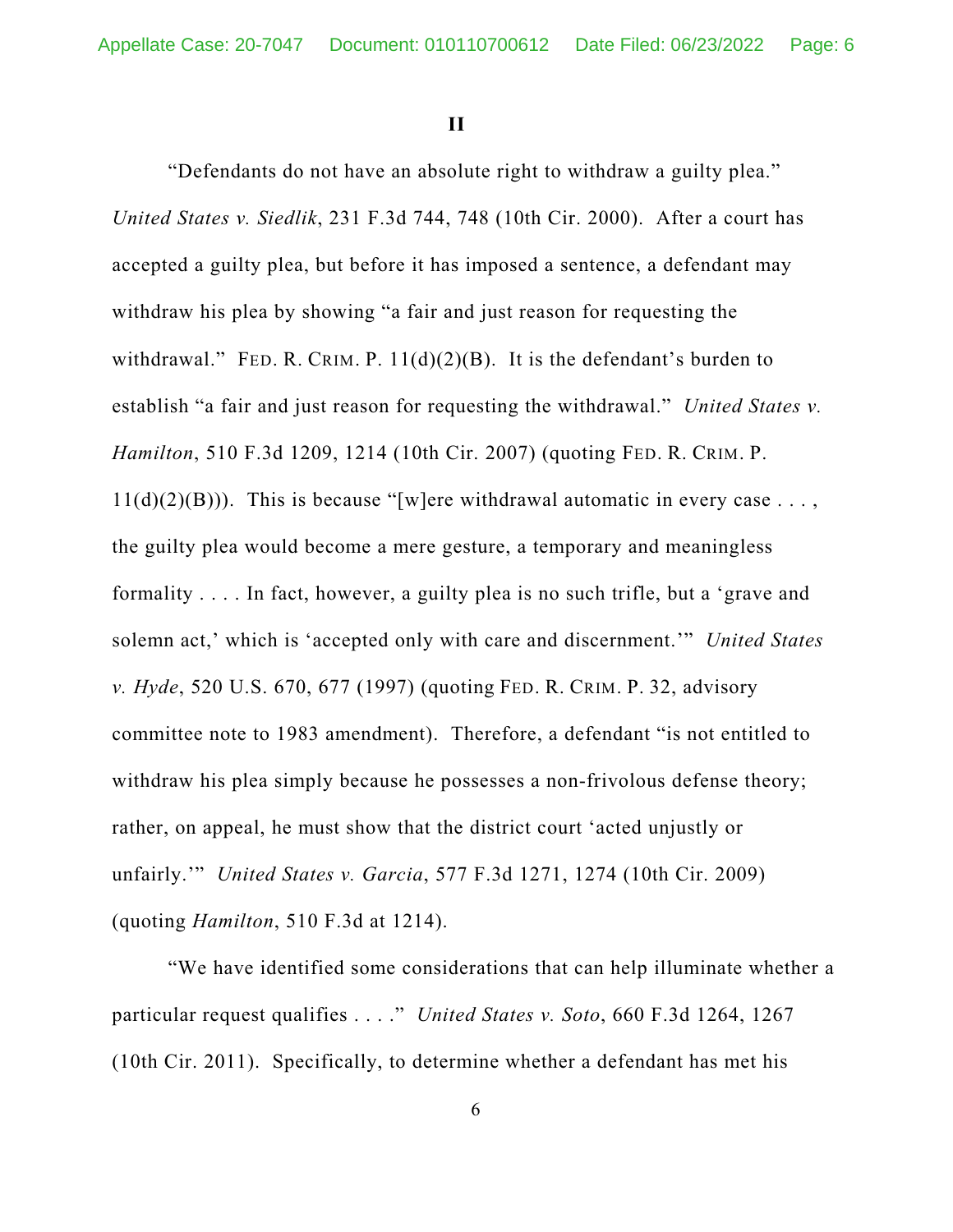burden to show a fair and just reason for withdrawing his guilty plea, we consider the following seven factors: "(1) whether the defendant has asserted his innocence, (2) prejudice to the government, (3) delay in filing defendant's motion, (4) inconvenience to the court, (5) defendant's assistance of counsel, (6) whether the plea is knowing and voluntary, and (7) waste of judicial resources." *United States v. Gordon*, 4 F.3d 1567, 1572 (10th Cir. 1993). But "we have also recognized that the Rule's standard—inviting and even commanding a general inquiry into fairness and justice—is not so easily captured and compartmentalized." *Soto*, 660 F.3d at 1267. Therefore, "we have explained, it always and ultimately lies 'within the sound discretion of the district court to determine' on a case by case basis when the standard is and isn't met." *Id.* (quoting *Gordon*, 4 F.3d at 1572). Consequently, even though a motion to withdraw a guilty plea should be "freely allowed," we will only reverse a district court when the defendant has shown the court acted "unjustly or unfairly." *United States v. Marceleno*, 819 F.3d 1267, 1272 (10th Cir. 2016) (quoting *Garcia*, 577 F.3d at 1274).

In accord with these legal principles, we review a district court's denial of a motion to withdraw a guilty plea under "our 'deferential' abuse-of-discretion standard." <sup>2</sup> *United States v. Dominguez*, 998 F.3d 1094, 1103 (10th Cir. 2021)

<sup>2</sup> We have recognized that two *Gordon* factors—"whether the plea was knowing and voluntary and, if reviewable on direct appeal, whether counsel (continued...)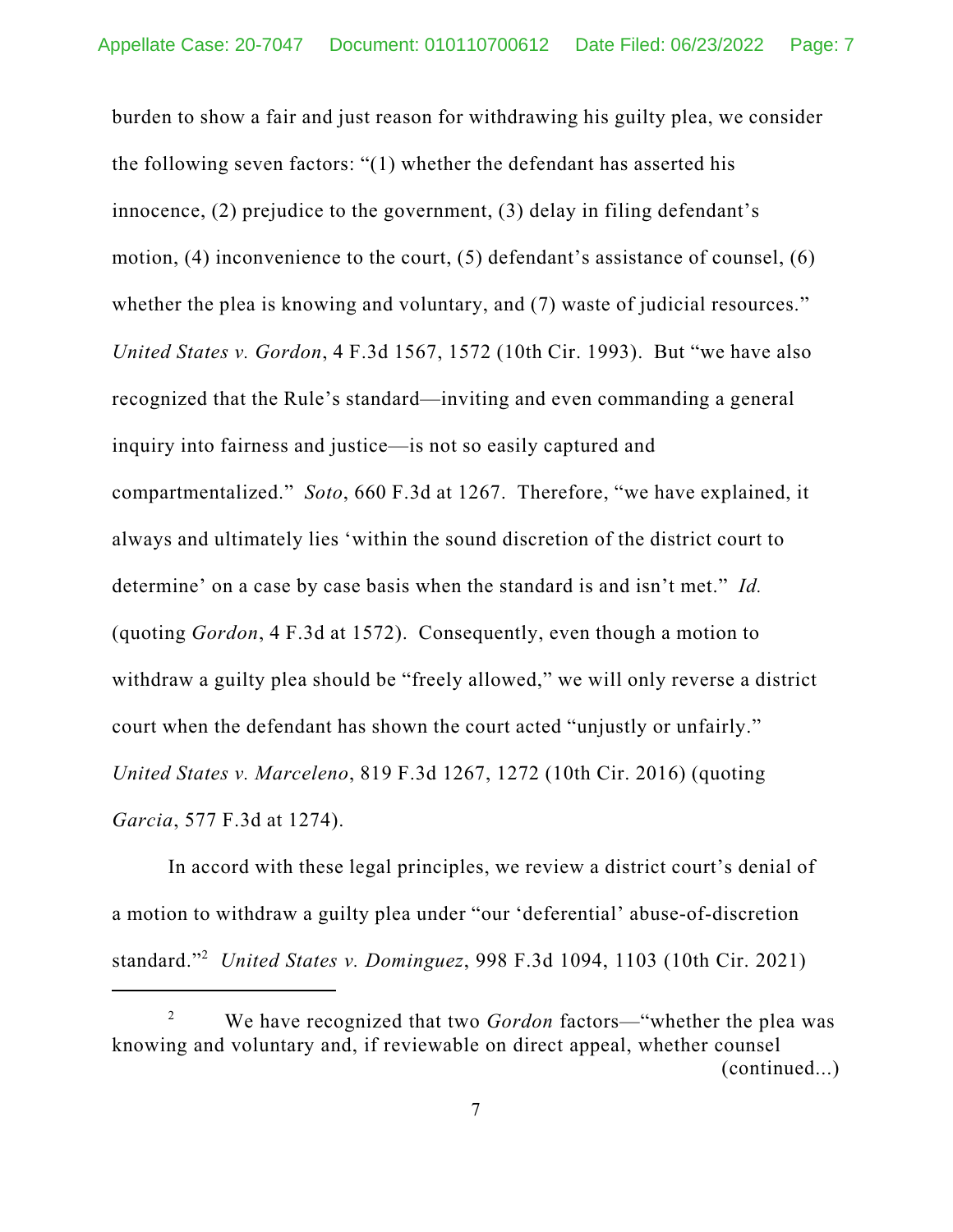(quoting *United States v. Byrum*, 567 F.3d 1255, 1259 (10th Cir. 2009)); *see also Soto*, 660 F.3d at 1267 ("[W]e retain our traditional function to review the district court's decision for an abuse of discretion and to delineate appropriate rules regarding when 'the defendant can [and cannot] show that the court acted unjustly or unfairly.'" (second alteration in original) (quoting *Gordon*, 4 F.3d at  $1572 - 73$ ).

We have "traditionally understood [the abuse of discretion standard] to mean that we will reverse a determination only if the court 'exceeded the bounds of permissible choice,' given the facts and the applicable law in the case at hand." *United States v. McComb*, 519 F.3d 1049, 1053 (10th Cir. 2007) (quoting *United States v. Ortiz*, 804 F.2d 1161, 1164 n.2 (10th Cir. 1986)). In this regard, frequently, "there will be a range of possible outcomes [that] the facts and law at issue can fairly support; rather than pick and choose among them ourselves, we will defer to the district court's judgment so long as it falls within the realm of these rationally available choices." *Id.* Nevertheless, "we will not hesitate to

 $2$ (...continued)

provided effective assistance"—are reviewed de novo. *Marceleno*, 819 F.3d at 1272. On the other hand, we "have been careful to avoid singling out individual *Gordon* factors for more deferential review." *Id.* (explaining that although "[t]he district court styled its conclusions regarding [the defendant's] assertion of innocence as 'findings of fact'. . . which we typically review only for clear error . . . [t]o review the district court's overall conclusion on the credibility of [the defendant's] assertion of innocence *only* for clear error would deviate from our previous treatment of motions to withdraw a guilty plea" (emphasis added) (citations omitted)).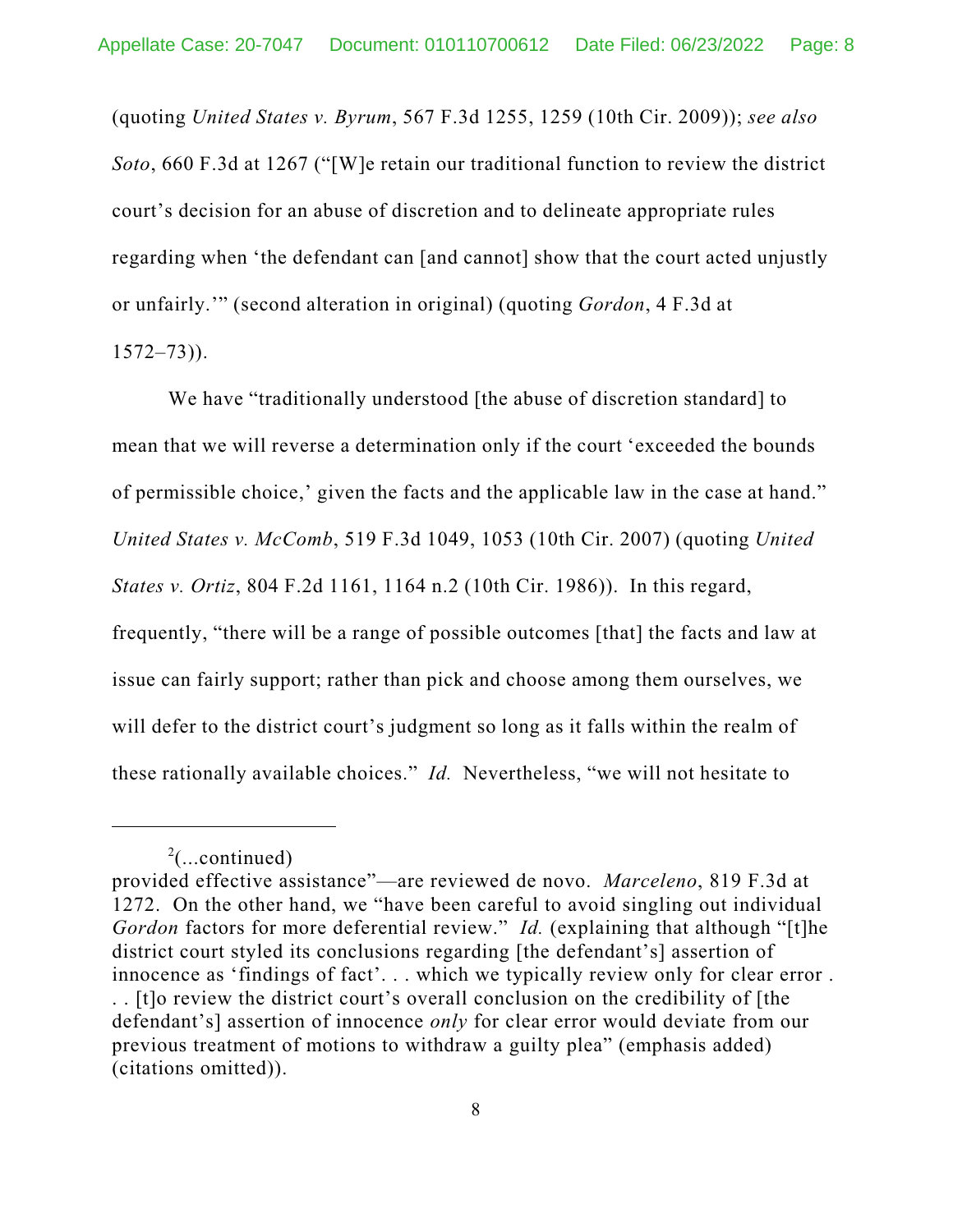find abuse where a decision is either 'based on a clearly erroneous finding of fact or an erroneous conclusion of law or manifests a clear error of judgment.'" *Id.* at 1054 (quoting *Cartier v. Jackson*, 59 F.3d 1046, 1048 (10th Cir. 1995)).

# **III**

Mr. Wilcox argues that the district court erred in denying his motion to withdraw his guilty plea because he thought he was "properly registered" at the time of the offense, and therefore, was innocent. We will first summarize the legal standard for assessing the merits of an assertion of innocence claim—the only element that Mr. Wilcox contests. Then, we will explain why Mr. Wilcox cannot show the district court abused its discretion in denying his motion.

## **A**

To prevail on an assertion of innocence claim, a defendant must make an argument that is both credible and supportive of a legally cognizable defense. *Marceleno*, 819 F.3d at 1273; *see Hamilton*, 510 F.3d at 1214 ("[T]he mere assertion of a legal defense is insufficient; the defendant must present a *credible* claim of legal innocence."). "A district court need not accept a defendant's version of the facts as true for purposes of evaluating whether a defendant's assertion of innocence is credible." *Marceleno*, 819 F.3d at 1274–75. We have explained that "[t]o hold otherwise would undermine Rule 11 by removing the discretion granted to district courts on motions to withdraw a guilty plea." *Id.* at 1275. Instead, we have explained that a credible claim is one that "'has the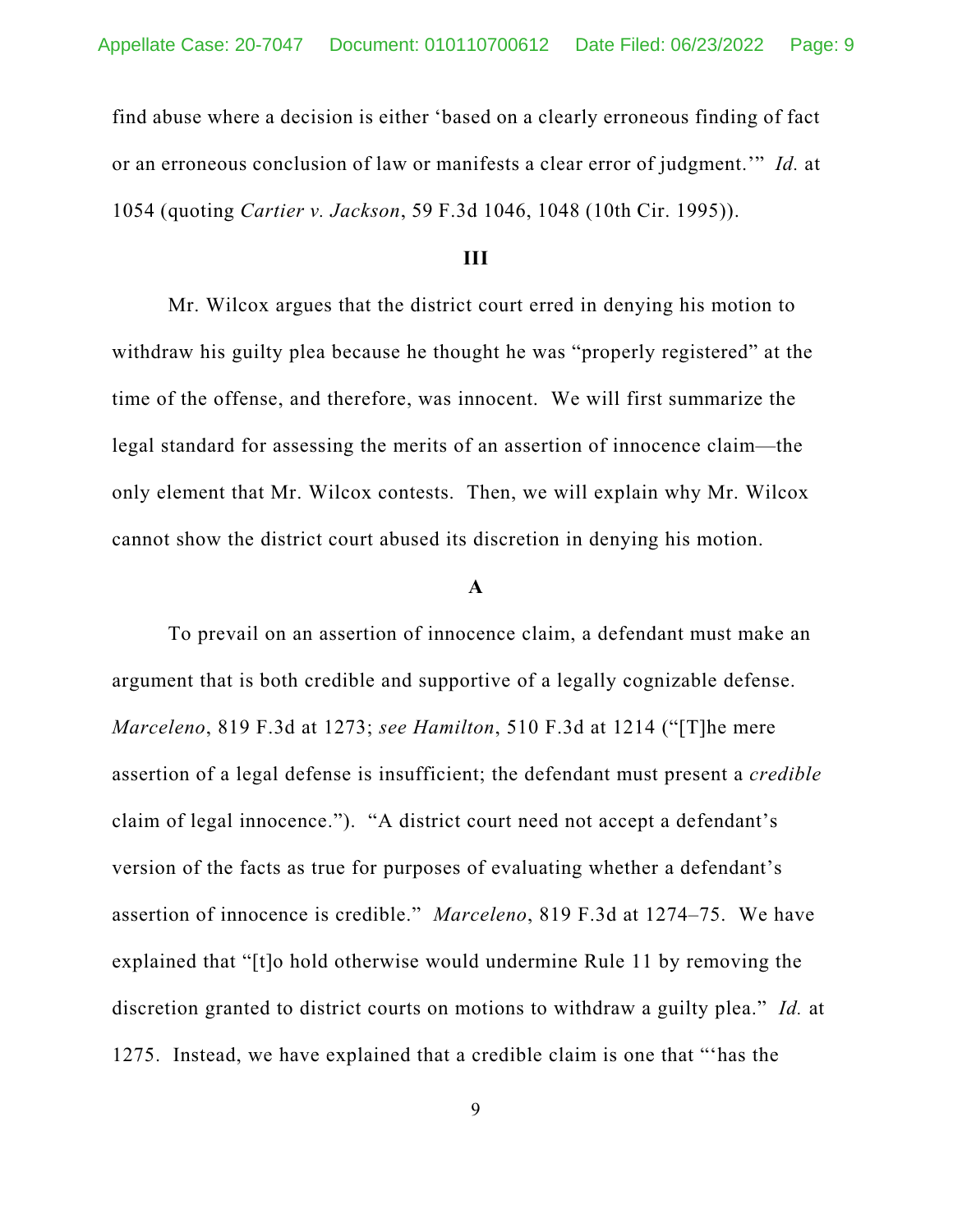quality or power of inspiring belief,' and 'tends to either defeat the elements in the government's prima facie case or make out a successful affirmative defense.'" *Id.* (quoting *United States v. Thompson-Riviere*, 561 F.3d 345, 353 (4th Cir. 2009)). In keeping with our overall standard of review for a denial of a motion to withdraw a guilty plea, we review the court's determination as to the assertion-of-innocence factor for an abuse of discretion. *See id.* at 1272 (noting we have declined to adopt a clear error standard to review a district court's overall conclusion on the credibility of a defendant's assertion of innocence because doing so "would deviate from our previous treatment" of "avoid[ing] singling out individual *Gordon* factors for more deferential review" when considering motions to withdraw a guilty plea).

### **B**

Reviewing the district court's denial of Mr. Wilcox's motion to withdraw his guilty plea for an abuse of discretion, we conclude that the district court did not act "unjustly or unfairly" or otherwise abuse its discretion when it concluded that Mr. Wilcox's assertion of innocence was not credible in light of his previous statements at the change of plea hearing. The district court's finding that Mr. Wilcox's assertion of innocence was not credible reflects—at the very least—a plausible view of the import of his statements at that hearing. As the district court saw it, those statements belied (i.e., were inconsistent with) Mr. Wilcox's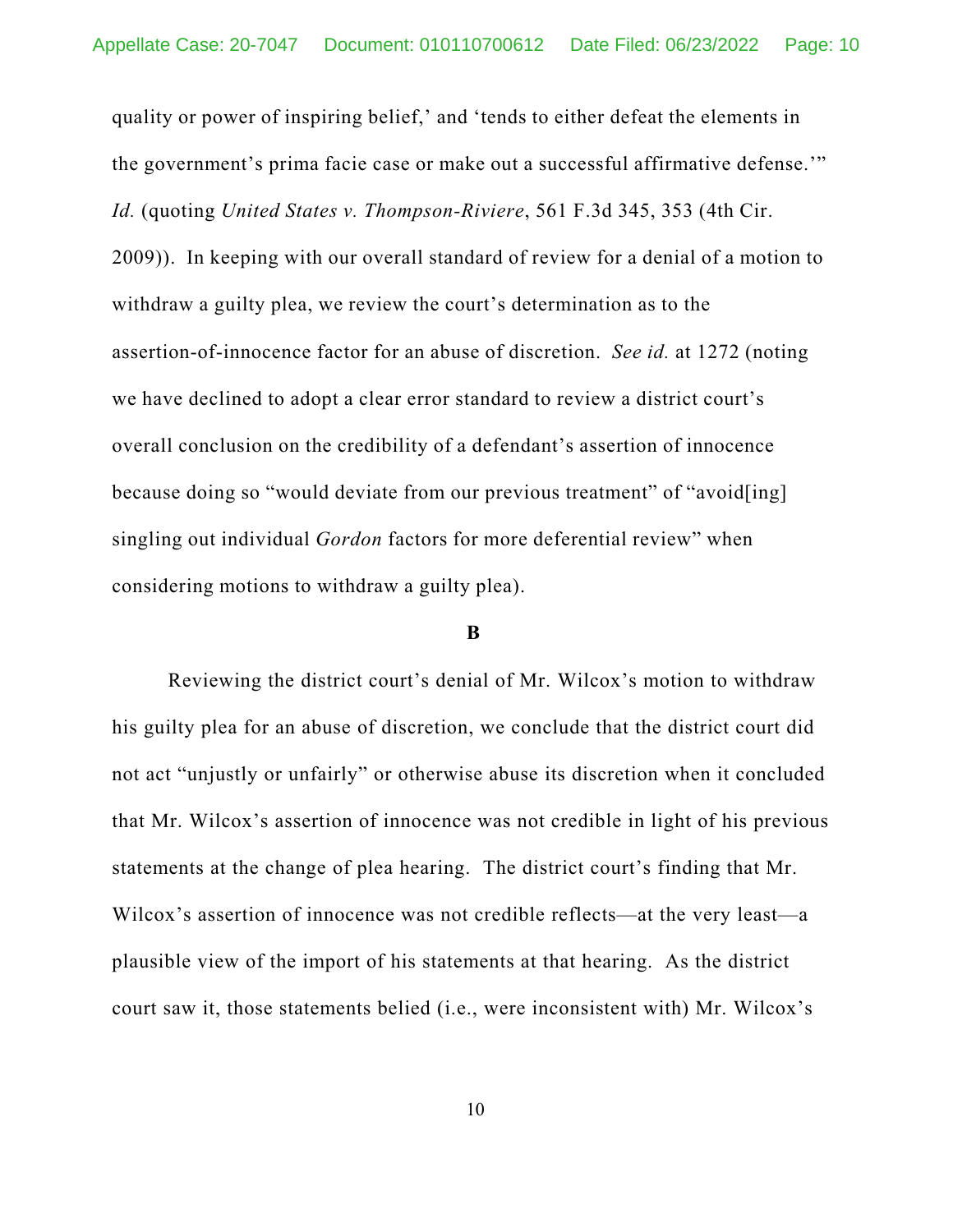assertion of innocence. In sum, the court did not abuse its discretion by denying Mr. Wilcox's motion to withdraw his guilty plea.

To decide this issue, we must determine what Mr. Wilcox is and is not arguing. As to the latter, it is notable that Mr. Wilcox does not argue that he is innocent because he does not satisfy the legal mens rea requirement for knowingly failing to register as a sex offender; indeed, he explicitly asks us not to consider this mens-rea question. *See* Aplt.'s Opening Br. at 7 n.2. Specifically, Mr. Wilcox notes that we have not defined what the "knowingly" element means in the context of § 2250(a). *Id.* (citing *United States v. Forster*, 549 F. App'x 757, 762 n.2 (10th Cir. 2013)). He points out that "[t]he circuits to have addressed the issue have held that the 'knowingly' element of section 2250(a) requires only that a defendant have knowledge that he was legally required to register as a sex offender." *Id.*; *see, e.g*, *United States v. Vasquez*, 611 F.3d 325, 328 (7th Cir. 2010) ("Today we join the Fourth, Fifth, Eighth, and Eleventh Circuits . . . and hold that SORNA merely requires that a defendant have knowledge that he was required by law to register as a sex offender."); *id.* at 329 ("To that end, a defendant can be convicted under SORNA if the government can prove that he knew he was required to register as a sex offender."). Mr. Wilcox says that we need "not [decide the mens rea question] here." Aplt.'s Opening Br. at 7 n.2*.* He explains that this would be unnecessary because he "claims not that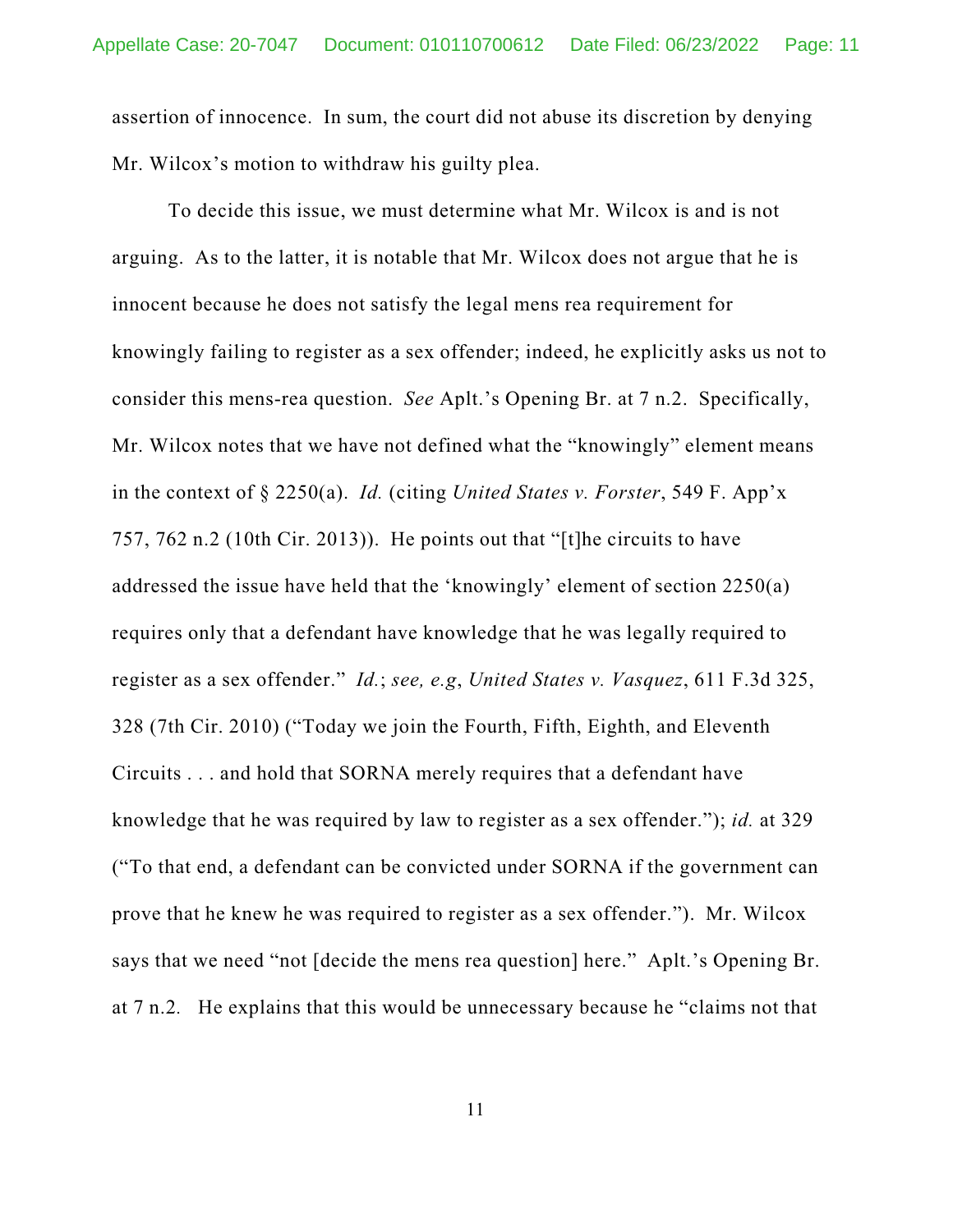he was unaware of SORNA's requirements in particular but that he generally believed he was properly registered." *Id.*

Mr. Wilcox frames his challenge as a factual one. He argues that the district court found his assertion of innocence not to be credible "based on a misreading of the record." *Id.* at 8. In his motion to withdraw his guilty plea, Mr. Wilcox argued that he was actually innocent because he did not knowingly fail to register as a sex offender and instead "thought that he was properly registered in Oklahoma." R., Vol. I, at 39. The district court did not find this credible in light of his testimony at the change of plea hearing where he admitted that he knew that he was required to register as a sex offender and that he did not do so upon arriving in Oklahoma. So here, Mr. Wilcox argues that the district court abused its discretion because the court based its conclusion on a clearly erroneous reading of the record—specifically, that nowhere in the record did Mr. Wilcox admit that he knew at the time of the offense that he was not "properly registered" in Oklahoma. Aplt.'s Opening Br. at 6.

We disagree with Mr. Wilcox's contention that the district court abused its discretion by finding that his assertion of innocence was not credible because it misread the record. As the district court plausibly (indeed, reasonably) explained, "in his statement of the factual basis at the plea hearing, the defendant said under oath that he knew about the registration requirement and while in Oklahoma [he] failed to update [his] registration information with local law enforcement, which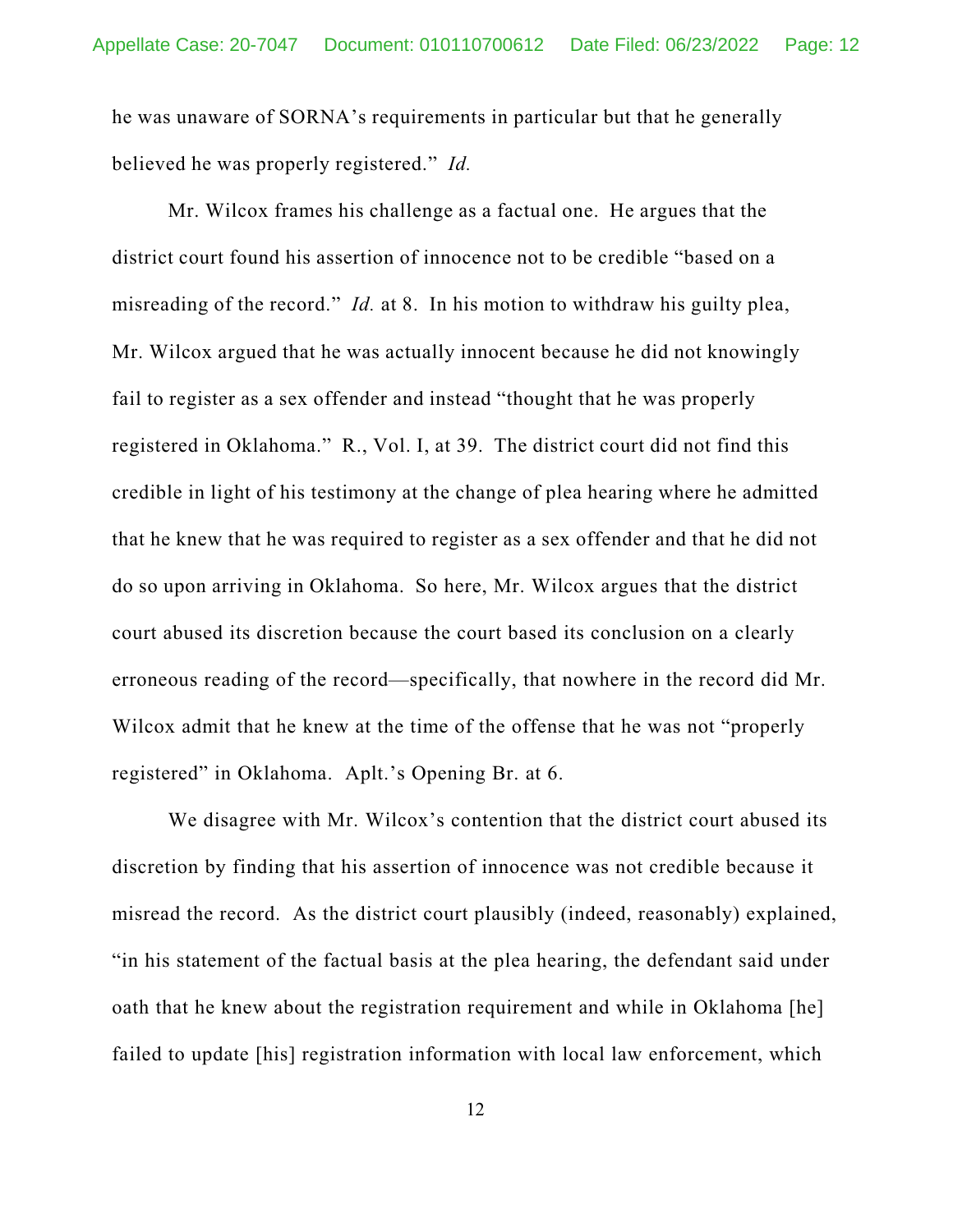belies his statement now that he thought he was registered." R., Vol. II, at 31; *see id.* at 22 ("I had been convicted of a felony offense . . . which required me to register as a sex offender. Between October the 18th [of 2018] and September 16th of 2019, I was required to register as a sex offender. . . . While in Oklahoma, I failed to update my registration information with local law enforcement."); *id.* (replying to "what dates were [you] involved in that," Mr. Wilcox answered, "October 21st of 2018 and September the 16th of 2019").

In other words, the court plausibly found that, based on his statements, Mr. Wilcox had effectively admitted at the change of plea hearing (1) that he knew about the registration requirement and (2) while in Oklahoma, he had failed to register. The court concluded that Mr. Wilcox's subsequent assertion of innocence was belied by these statements; that is, his assertion was not credible. This conclusion is grounded in a permissible reading of the record—even if it is not the only plausible reading of the record—and, therefore, the court did not clearly err. *See, e.g.*, *Anderson v. City of Bessemer City*, 470 U.S. 564, 574 (1985); *accord United States v. Ellis*, 23 F.4th 1228, 1241 (10th Cir. 2022). And the court did not otherwise act "unjustly or unfairly" in rejecting Mr. Wilcox's argument for relief. *See Garcia*, 577 F.3d at 1274 (quoting *Hamilton*, 510 F.3d at 1214).

Yet Mr. Wilcox contends that there was no contradiction between his statements at the change of plea hearing and his subsequent assertion of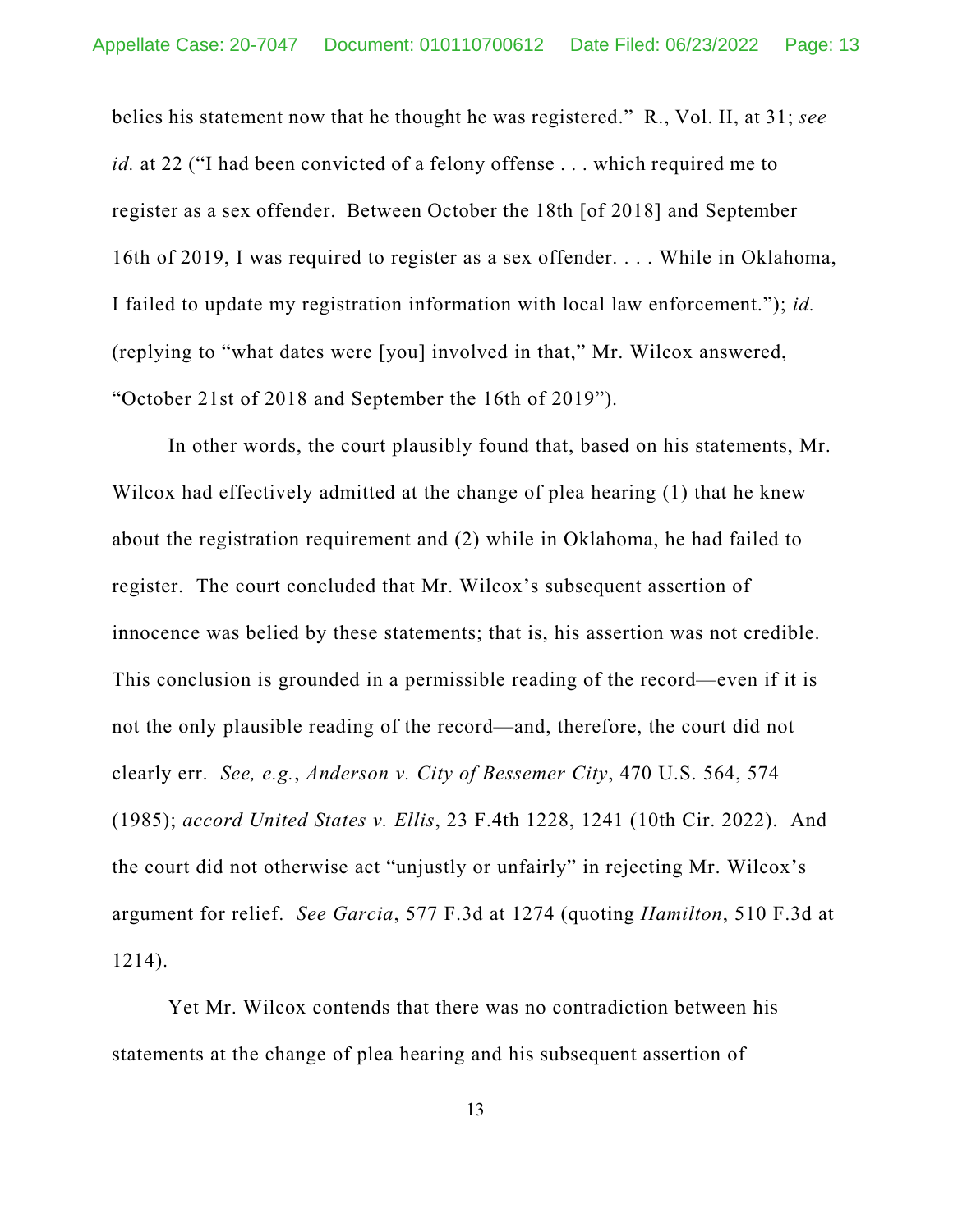innocence. As Mr. Wilcox reasons, that is because he never admitted that he knew that, at the time of the charged offense, he was not "properly registered" in Oklahoma. And it is undisputed that the district court did not purport to make any finding—much less an adverse one—concerning whether Mr. Wilcox knew that he was "properly registered" at the time of the offense.

However, Mr. Wilcox fails to demonstrate the relevancy of this "properly registered" contention to the factual challenge that he has presented here: that is, his challenge to the district court's determination—based on its reading of his statements at the change of plea hearing—that his assertion of innocence was not credible. More specifically, to understand why Mr. Wilcox's argument that he did not know he was not "properly registered" while in Oklahoma does not save his assertion of innocence claim, it is important first to understand what Mr. Wilcox means by "properly registered." To Mr. Wilcox, "properly registered" means that, at the time of his charged offense, he did not know that by not registering in Oklahoma he was not in compliance with his SORNA registration requirement.

In effect, Mr. Wilcox argues that he had to know at the time of the offense that he was not in a lawful registration status (i.e., "properly registered"). *See, e.g.*, Aplt.'s Opening Br. at 1 ("[H]e was unaware at the time of the alleged offense that he was not properly registered as a sex offender. . . . Mr. Wilcox never admitted at the change of plea hearing to knowing he was not properly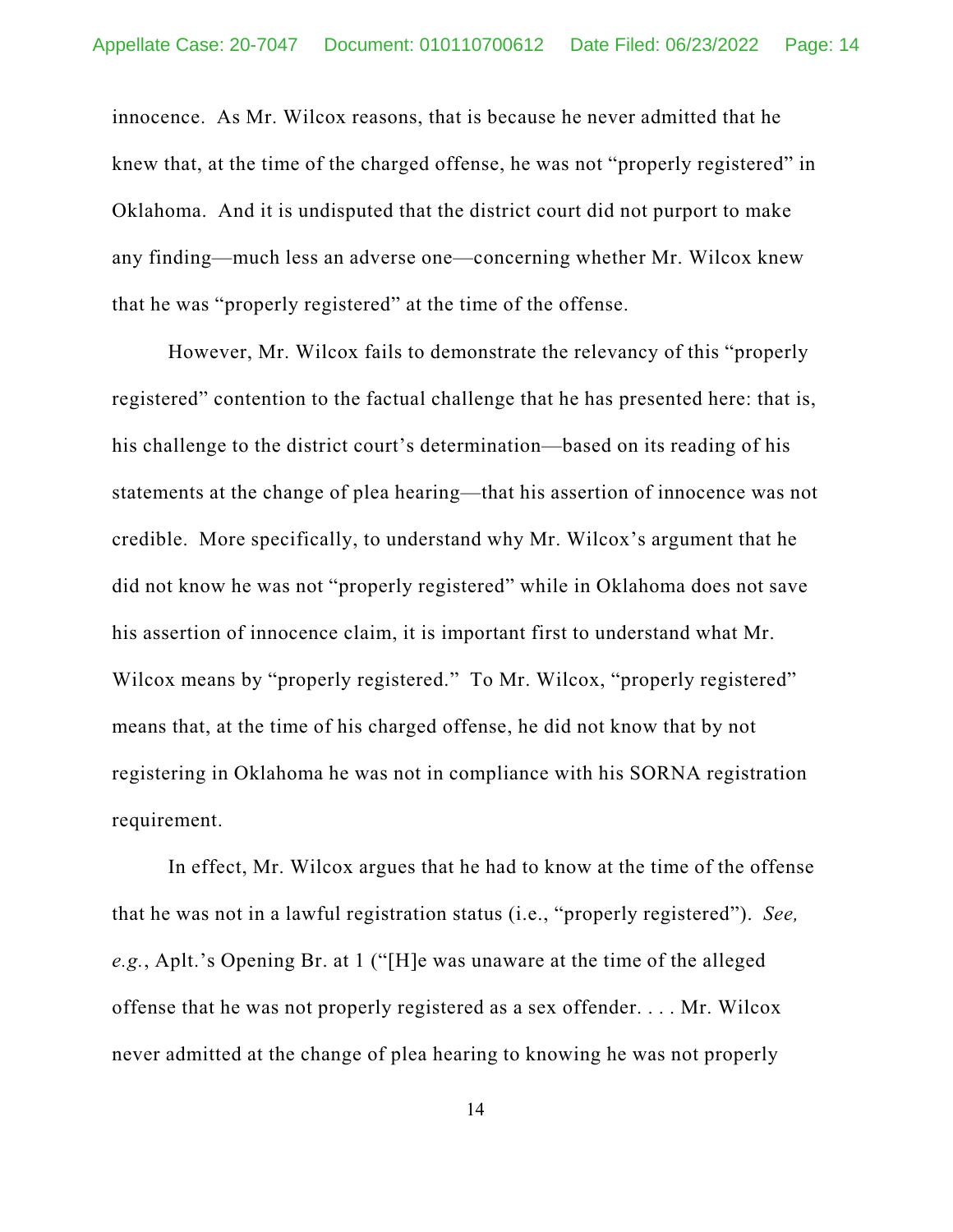registered at the time the offense allegedly occurred."); *id.* at 3 ("But he did not admit that he had known he was not properly registered at the time of the alleged offense."); *id.* at 4–5 ("Mr. Wilcox 'thought he was properly registered in Oklahoma'. . . . Mr. Wilcox averred that he had repeatedly explained to his previous lawyer that he thought he 'had properly registered.'"); *see also* Aplt.'s Reply Br. at 1 ("While his admission demonstrates that he knew he had failed to properly register at the time he pled guilty, it does not show that he knew he wasn't properly registered at the time of the alleged offense." (emphases omitted)); *id.* ("[B]y the time he pleaded guilty, Mr. Wilcox had been appointed an attorney who undoubtedly reviewed the discovery with him and explained that, in fact, he had not been properly registered, regardless of what he had thought at the time."); *id.* at 2 ("Because Mr. Wilcox's admissions at the change of plea hearing would not compel a finding that he knew he wasn't properly registered at the time of the alleged offense, it certainly would not exceed the bounds of permissible choice for the court to decline to make that finding.").

This argument is consistent with Mr. Wilcox's prior claim in his pro se letter to the district court that "[he] truly did not believe [he] was breaking any laws." R., Vol. I, at 27. But it is worth underscoring that Mr. Wilcox is *not* arguing that he did not have knowledge of the registration requirement or that he believed he had actually registered in Oklahoma. *See* 18 U.S.C. § 2250(a) ("Whoever . . . is required to register under [SORNA]. . . and (3) knowingly fails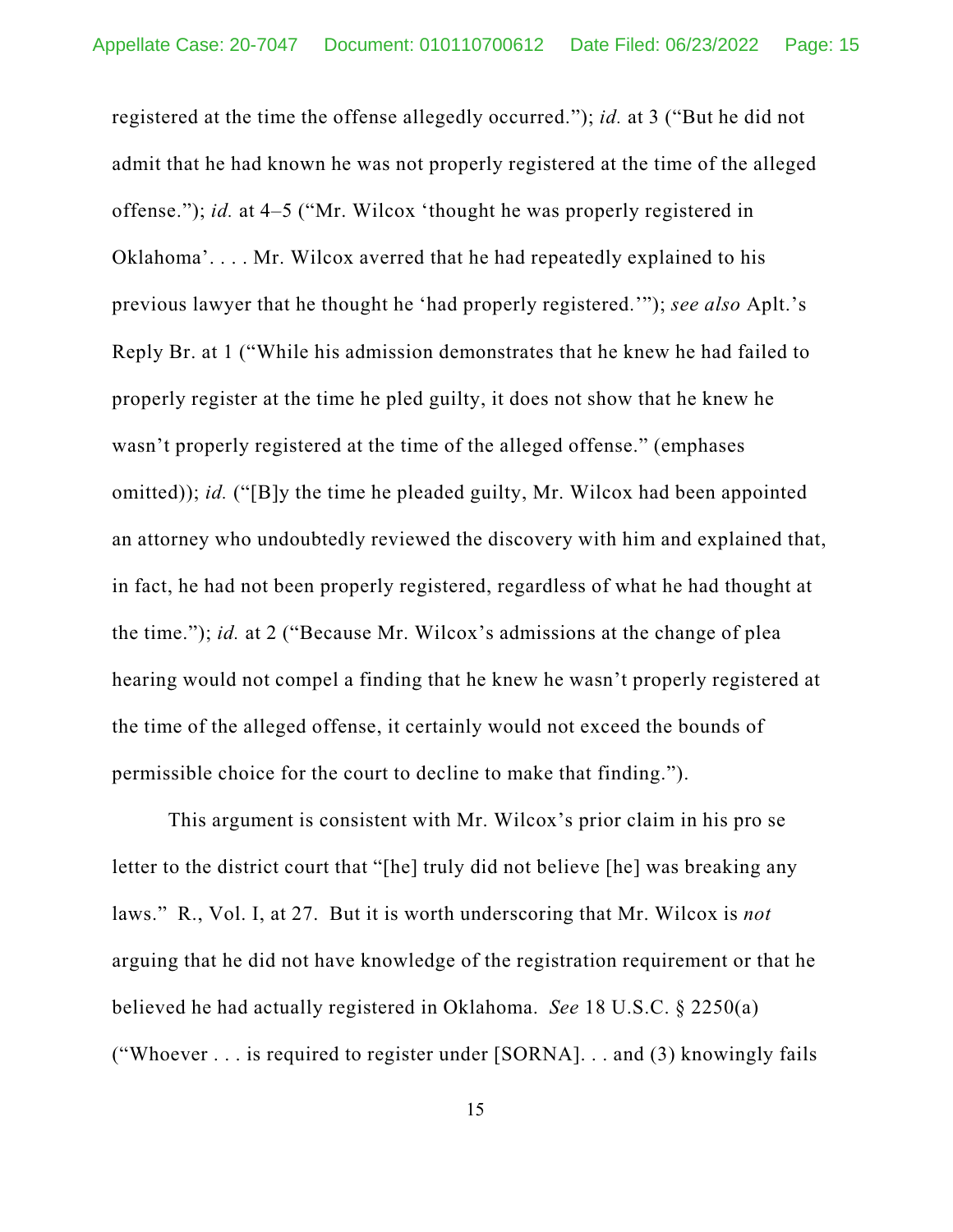to register or update a registration as required by [SORNA] . . . shall be fined under this title or imprisoned . . . .").

As we see it, then, Mr. Wilcox's argument that the district court misread the record in perceiving a contradiction between his statements at the change of plea hearing and his subsequent assertion of innocence is tacitly predicated on a particular theory regarding the nature of the mens-rea requirement of his registration offense. Under this theory, not only does a defendant need to know that he was legally required to register as a sex offender, but also that, when the crime was committed, he was not "properly" registered—that is, not lawfully registered.

However, even under Mr. Wilcox's own reading of the caselaw, our sister circuits have repeatedly adopted a different mens-rea theory, *see Vasquez*, 611 F.3d at 328, and we have not opined on the specific subject, *see* Aplt.'s Opening Br. at 7 n.2. And more problematic still for Mr. Wilcox, he has expressly disclaimed any intention of challenging the district court's view of the mens-rea standard and, indeed, has told us there is no need for us to reach the issue of the proper mens-rea standard. *See* Aplt.'s Opening Br. at 7 n.2. That is, Mr. Wilcox has not argued on appeal that the district court committed legal error by not adopting a particular mens-rea theory—including the one he tacitly endorses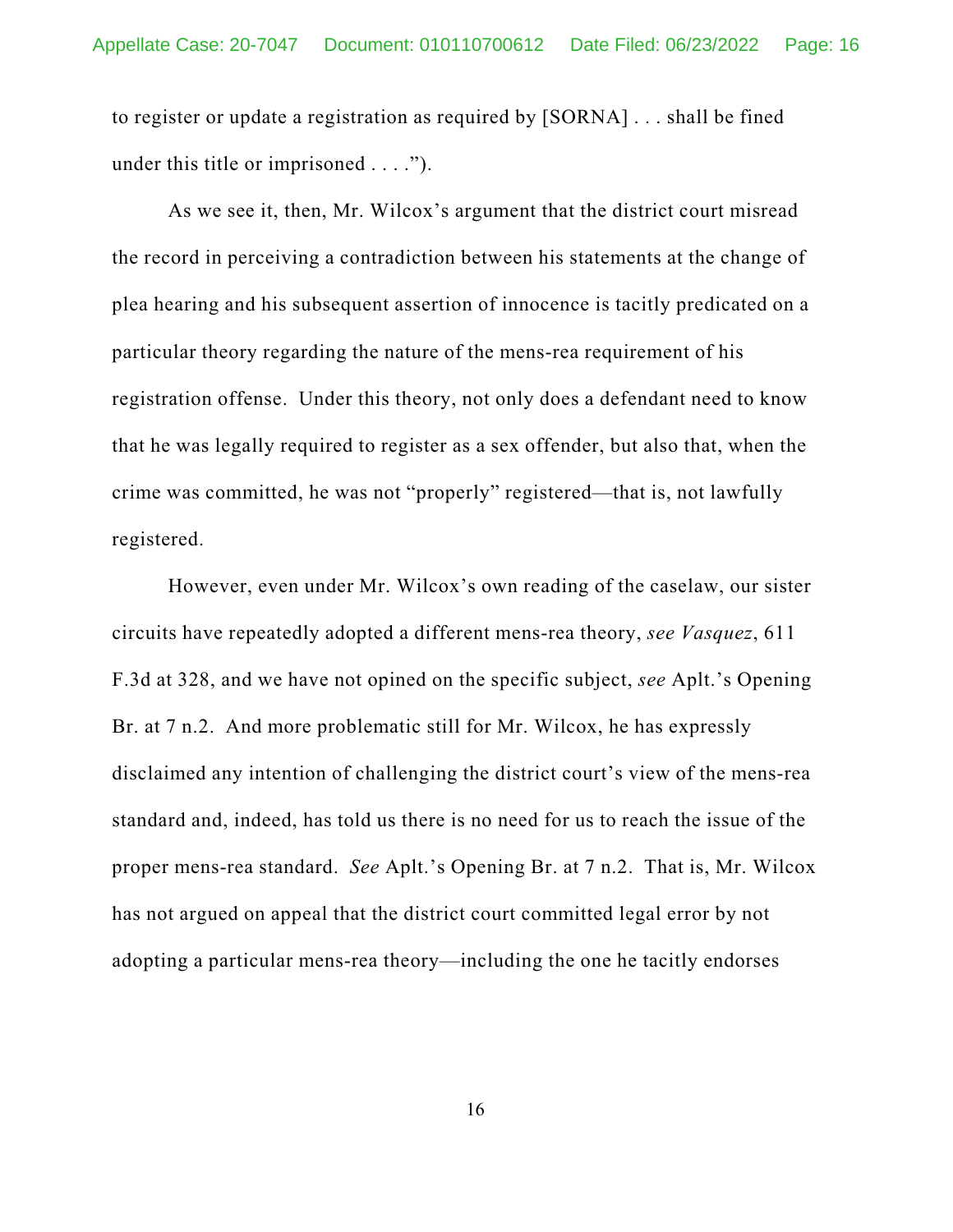here—and he expressly disclaims any interest in us reaching this conclusion.<sup>3</sup>

<sup>3</sup> Though Mr. Wilcox explicitly tells us that we need not opine on the nature of the mens-rea requirement for his SORNA offense, he seems to tacitly pursue a contrary course through a 28(j) letter. Following our decision in *United States v. Perez-Perez*, 992 F.3d 970 (10th Cir. 2021), Mr. Wilcox filed a 28(j) letter arguing that his admission of improper registration "at the time of his guilty plea is 'of questionable significance as to his knowledge of his status at the time of the offense,' because the mere fact that he 'now knows' he was not properly registered 'does not mean' that he was aware of his failure to properly register 'at the time of the offense.'" Aplt.'s 28(j) Letter at 2. Mr. Wilcox's reliance on *Perez-Perez*, however, is unavailing. First, Mr. Wilcox fails to cite any legal authority that would call for the application of the holding of *Perez-Perez* here; and second, Mr. Wilcox did not expressly advance his particular mens-rea theory—which he intimates is similar to the defendant's theory in *Perez-Perez*—in his opening brief and therefore it is waived.

More specifically, there is no legal basis for Mr. Wilcox to equate his circumstances to those in *Perez-Perez*. In *Perez-Perez*, we concluded that the defendant's guilty plea was invalid because he was not informed at the time of his plea that the government would have to prove that he "knew he was illegally or unlawfully in the United States at the time of the offense." *Perez-Perez*, 992 F.3d at 973. Mr. Wilcox essentially seeks to analogize his circumstances to those of the defendant in *Perez-Perez*: as his argument seems to go, just as Mr. Wilcox did not admit at the change of plea hearing that he knew he was not "properly registered" at the time of his offense, the defendant in *Perez-Perez* did not admit that he knew he was illegally or unlawfully in the United States at the time of his offense. However, notably, the *Perez-Perez*'s defendant's knowledge of his unlawful status in this regard was a legally relevant fact—indeed, a requisite element of his offense. In contrast, Mr. Wilcox has presented no legal authority to even suggest that his knowledge that he was not, at the time of the offense, "properly registered"—i.e., not lawfully registered—was likewise a legally relevant fact to his plea, much less a requisite element of his offense. Indeed, as he seemingly recognizes, other circuits to consider this question uniformly have reached a contrary conclusion—that "SORNA merely requires that a defendant have knowledge that he was required by law to register as a sex offender." *Vasquez*, 611 F.3d at 328. In any event, as mentioned above, Mr. Wilcox explicitly indicated that we need not opine on the nature of the mens-rea element of his SORNA offense—which would include the mens-rea theory that he tacitly endorses here. Consequently, Mr. Wilcox has waived any argument for reversal (continued...)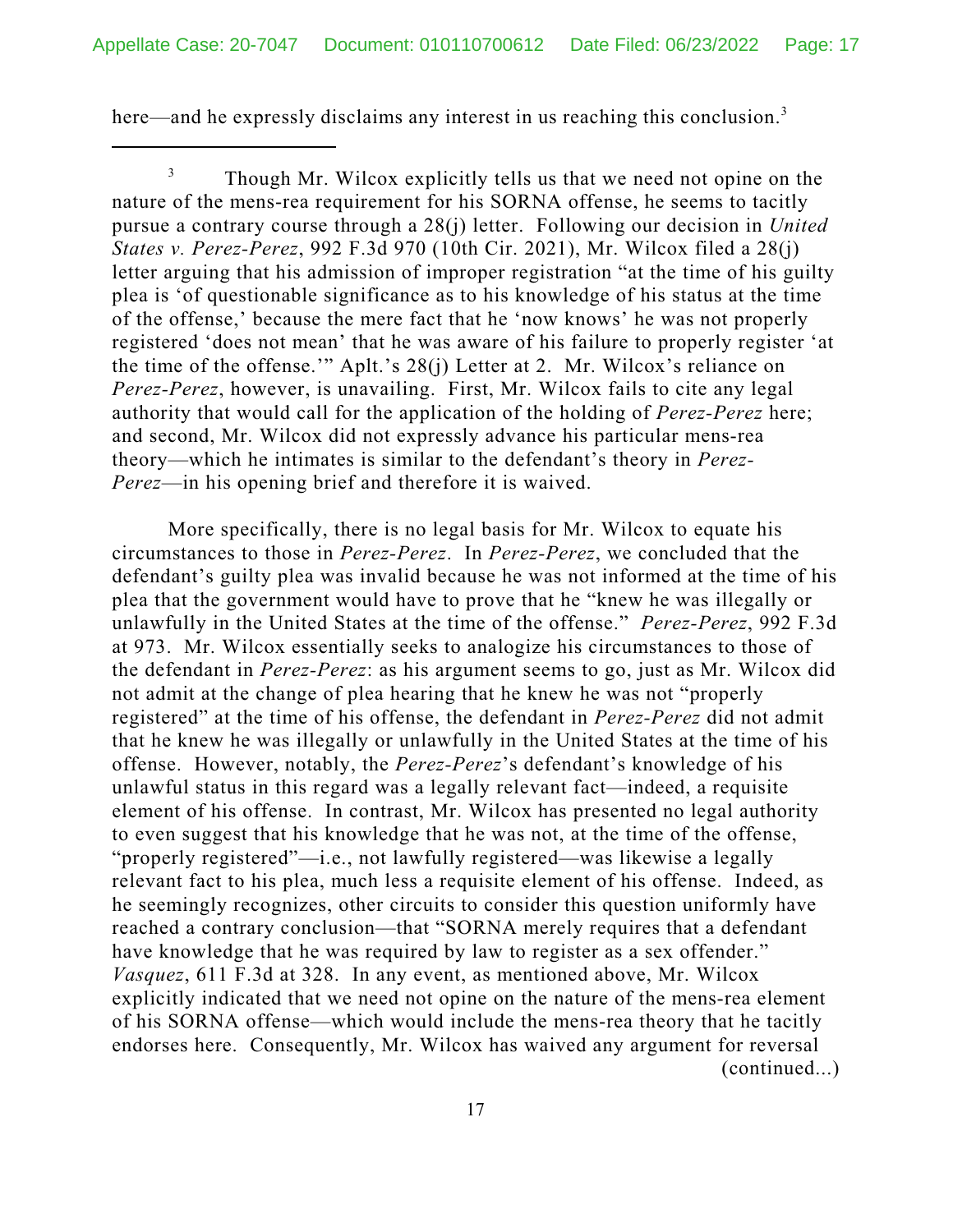At bottom, then, Mr. Wilcox fails to explain why it is relevant to the challenge that he *has presented* that he failed to admit when he pleaded guilty that he knew at the time of the charged offense that he was not "properly registered" in Oklahoma. More specifically, Mr. Wilcox does not tell us why—as a factual matter—the absence of such an admission rendered the district court's conclusion an abuse of discretion, that is, its conclusion that Mr. Wilcox's assertion of innocence was not credible and specifically belied by his previous statements at the change of plea hearing. In this regard, we are hard pressed to understand how the district court could be deemed to have abused its discretion for failing to view Mr. Wilcox's change of plea statements—and lack of admissions—through the prism of a legal theory that Mr. Wilcox himself acknowledges we have not previously opined on, and one he does not even urge us to adopt now. Stated otherwise, based on the factual challenge that is properly before us, we cannot conclude that the district court abused its discretion by relying on Mr. Wilcox's prior statements to determine that his later assertion of innocence was not credible. *See Marceleno*, 819 F.3d at 1274 ("If the movant's factual contentions .

 $3$ (...continued)

based on the similarity between his mens-rea theory and the theory espoused by the defendant in *Perez-Perez*; at Mr. Wilcox's own explicit suggestion, his theory is not part of our decisional calculus. *See Wyoming v. Livingston*, 443 F.3d 1211, 1216 (10th Cir. 2006) ("Wyoming did not address this issue in its opening appellate brief. The issue is therefore waived."); *United States v. Black*, 369 F.3d 1171, 1176 (10th Cir. 2004) (holding "[f]ailure to raise an issue in the opening appellate brief waives that issue" [when the issue was raised in] "a 'supplemental memorandum brief' filed almost two months after [the] reply brief").